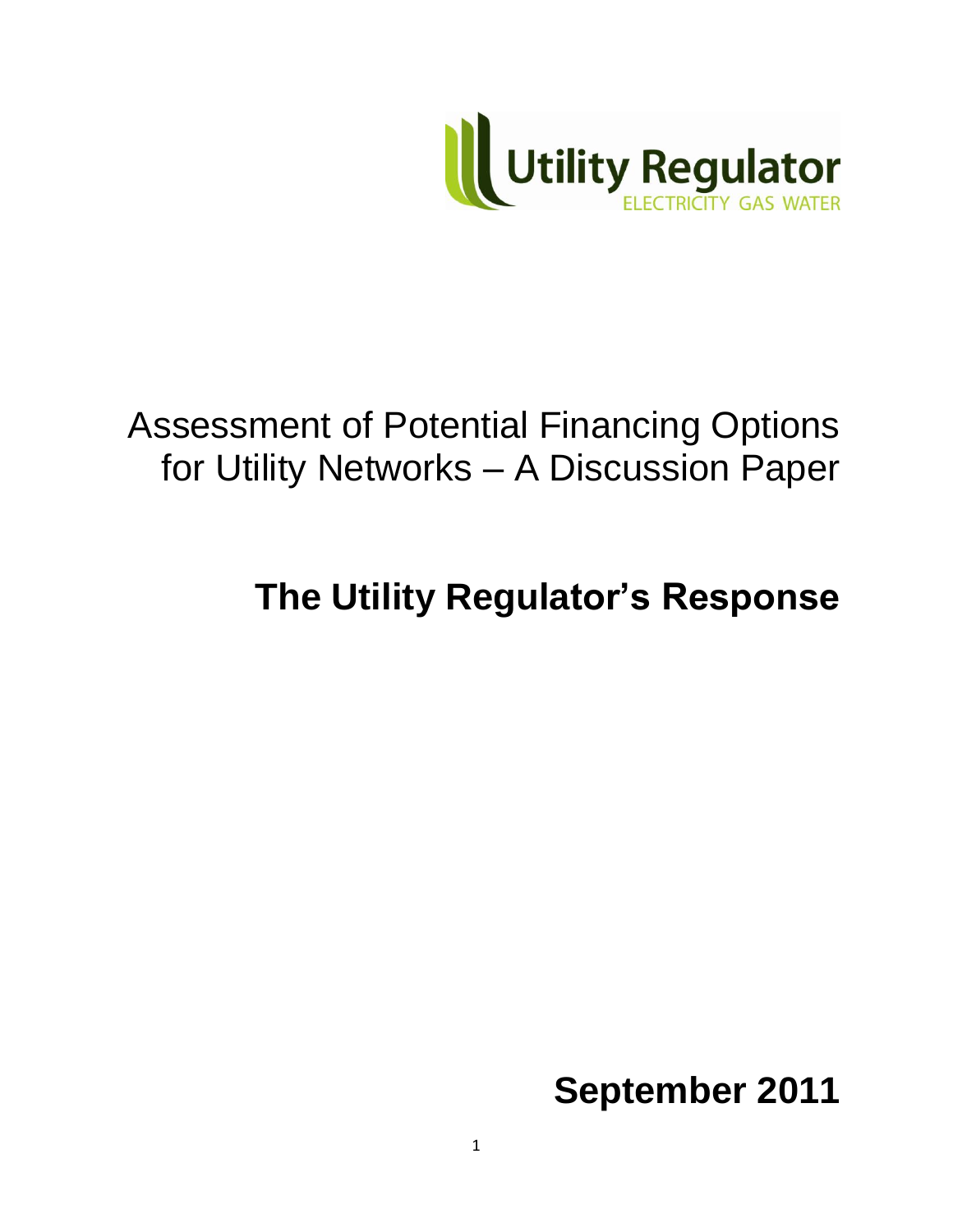# **Assessment of Potential Financing Options for Utility Networks: A Discussion Paper- The Utility Regulator's Response**

# **Introduction**

- 1. Last December the Utility Regulator published for discussion a paper prepared by First Economics (FE) on potential options for financing utility networks. Responses were sought from stakeholders to the ideas contained in the paper. The paper was also a contribution to a seminar on 12 January 2011 which was organised by the Utility Regulator to discuss financing of infrastructure.
- 2. The Utility Regulator received written comments to the FE from 13 organisations:
	- $\bullet$  BGE (UK);
	- the Consumer Council for Northern Ireland;
	- EirGrid:
	- Endesa Ireland;
	- Firmus Energy;
	- Gaelectric Energy Storage;
	- Moyle Interconnector/Mutual Energy;  $\bullet$
	- Mutual Energy;  $\bullet$
	- NIE:
	- NIE Energy Power Procurement Business;
	- Phoenix Natural Gas:
	- Premier Transmission/Mutual Energy; and
	- SSE Renewables.  $\bullet$

 These responses (apart from Gaelectric's which was marked confidential) have been published on our website along with this response paper.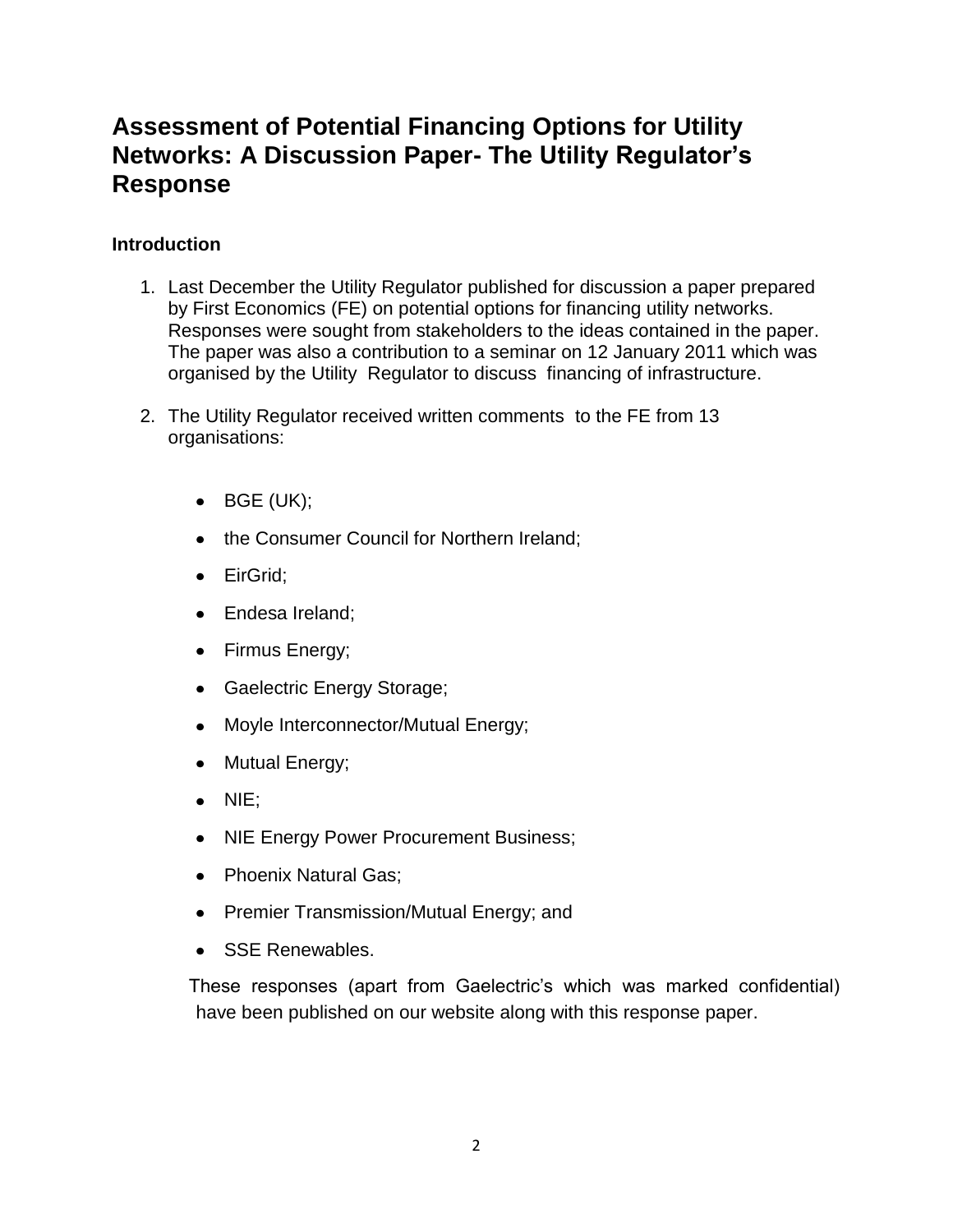### **Summary of FE Report and Respondents' views**

- (a) FE Report
- 3. The report started by characterising a regulated network as a combination of an operating business, a projects business and a capital recovery business and suggested that each of the three activities presented distinct and different risks to investors. It then questioned whether it was optimal to finance all three activities together before outlining two possible ways in which the financing of network businesses might develop. The first involved large capital projects being delivered by third parties rather than by the existing group of licensed networks. The second, more innovative proposition was that the stock of historical investments that network businesses have built up since privatisation could be financed and paid for separately from the day-to-day operation and further development of those networks. In both cases FE posed the question whether separation and consequent clarification of risk profiles might lead to lower financing costs or other benefits that could lead to lower customer bills.
- (b) Responses

#### *Three business concept*

- 4. Respondents presented a range of views on whether it was appropriate and useful to see regulated utilities as a mix of three businesses. Some said they recognised the distinction as valid and saw logic for grouping activities according to their level of risk. EirGrid thought 'it was a useful lens for thinking about these issues' SSE Renewables found it an interesting framework but one that was over-simplified and too stylised. Some other respondents did not see the distinction between different component businesses as helpful. Phoenix and PPB both argued that in practice it was sometimes difficult to separate out these activities and ascribe risks separately. Some comments also focused on the split between opex and capex and were concerned that there could be a loss of coordination if these activities were split between businesses.
- 5. Several respondents went on to express the view that the model of the 'combined' business has been proven as successful over the last two decades, particularly in respect of delivering efficiencies. Some saw companies in many sectors as comprising a range of different activities with different degrees of risk and considered financial markets to be sufficiently experienced and sophisticated to understand and address these differences.
- 6. EirGrid articulated the view that repackaging of risk through ownership structure cannot eliminate risk just reallocate it between parties. They also noted (as did BGE(UK)) that allocating the majority of risk to consumers has the potential to reduce the power of incentives for efficiency.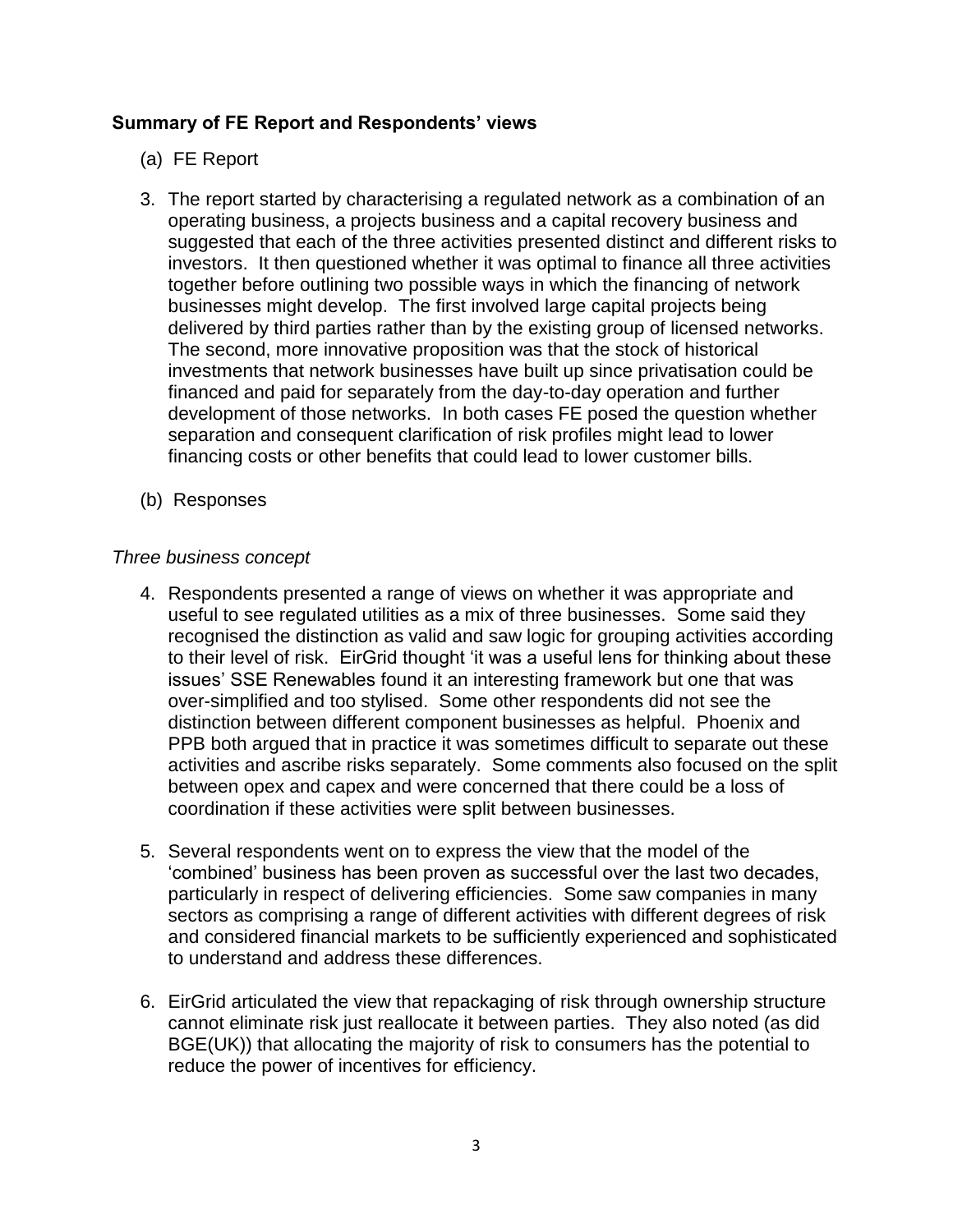#### *Contention that current financing may be sub-optimal*

- 7. Some respondents appeared to accept the premise that regulated utilities are currently financed sub-optimally. Others, particularly NIE and Phoenix Natural Gas, were clear that they saw no merit in the circumstantial evidence presented in the report, and felt there was no 'problem' to address through the discussion paper's proposals.
- 8. A common view among respondents was that apparent criticisms of current financing arrangements were not proven and that further analysis would be required to substantiate the contentions made in the paper. There was also a view from several quarters that efficient markets are large, sophisticated, liquid and mature and can be assumed to eliminate automatically any sub-optimality in financing decisions. Phoenix argued that in these circumstances there must be a strong burden of proof on any advocates of change bearing in mind the potential for increased financing costs from radical changes which are not well understood.
- 9. In terms of explaining the existence of a the significant risk premium that FE argued must currently be paid to lenders to regulated networks, NIE and Phoenix Natural Gas argued that this could be explained by an increase in the level of risk faced by regulated businesses over time. This might comprise an increase in cost risk (as a result of approaching the efficiency frontier) and financing risk (as a result of higher debt levels). Phoenix Natural Gas considered that revenue risk and regulatory risk also needed to be considered as factors.
- 10.Mutual Energy, however, saw the financing premium as coming from the current 'guarantee' of the RAB being implicit rather than explicit, the 'tainting' of the safe RAB with a riskier operating business and the application of a weighted average cost of capital in situations where marginal finance tended to comprise debt.

## *Third party investment proposal*

- 11. The overall reaction to the proposal that capital projects could be delivered and financed by third parties varied between some respondents who saw an increased role for third parties as a welcome development and others who saw it as adding little if any value and potentially bringing with it additional cost. Most respondents recognised the constraints – particularly around project size and separability of assets – that determined for which investments the proposal might and might not be appropriate.
- 12. Some respondents, such as NIE PPB and NIE, considered that 'outsourcing' was already a feature of Northern Ireland's utility sectors and could not see how this proposal would add value beyond what was currently delivered by private contractors. NIE, for example, questioned whether better pricing or risk allocation could be achieved than under its existing contractor model. Phoenix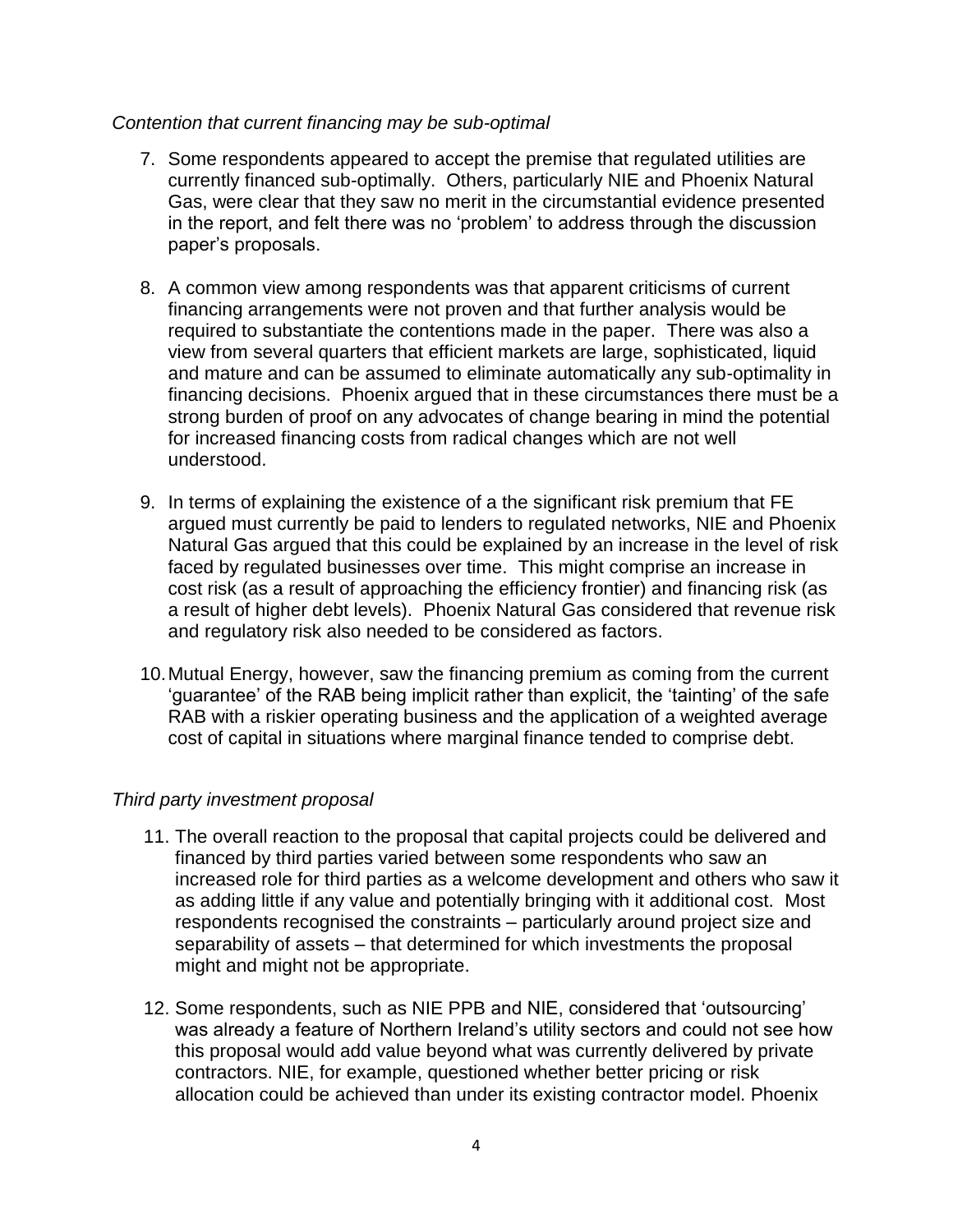Natural Gas wondered why such a model would not have been adopted by companies already if it was beneficial. On the other hand, Moyle Indicator Ltd pointed to the experience of Ofgem's framework for off shore transmission connections and referred to the significant savings that were being realised from such a proposal in those circumstances. Scottish and Southern Energy suggested that the value of such arrangements could be informed by the experience of PFI.

- 13. Generally, respondents appeared to concur with the discussion paper that projects would need to be of sufficient scale and with relatively limited interfaces to justify separation. One party questioned how many schemes would be suitable for such an approach in Northern Ireland. Phoenix Natural Gas suggested that the threshold size might be significantly higher than the £50m indicated in the paper. NIE suggested that those projects of sufficient scale to warrant the associated transaction costs might be too integrated within other networks to allow ready separation.
- 14. Many respondents were concerned about the potential impact of separating new assets from existing networks. Views from parties included:
	- that key risks would need to stay with the network company, for example around planning and interfaces;
	- that trade-off decisions in network design would be harder to make if projects were separated from networks and from each other; and
	- that ongoing trade-off decisions in network operation would be harder to effect if expenditure decisions could not be coordinated between parties.
- 15. Respondents generally saw a greater opportunity for such models where there were the least interfaces. Parties generally recognised that projects relating to the 'reinforcement' of current assets would need to remain the responsibility of the assets' owners. Phoenix Natural Gas considered that because of the limitations of finding cases of geographical and functional separation, the proposal might only be considered as a 'backstop' in the gas sector, to be enforced if companies were not investing efficiently in the eyes of the regulator.
- 16. Parties generally agreed with the view in the FE report that the proposal might not offer lower financing costs per se. Eirgrid agreed that overall financing costs could not necessarily be expected to be reduced and did not see that the proposal would assist financeability. In its view, the risks around the construction costs would also need to be rewarded earlier, at transfer, in this model rather than over time through returns and this is something could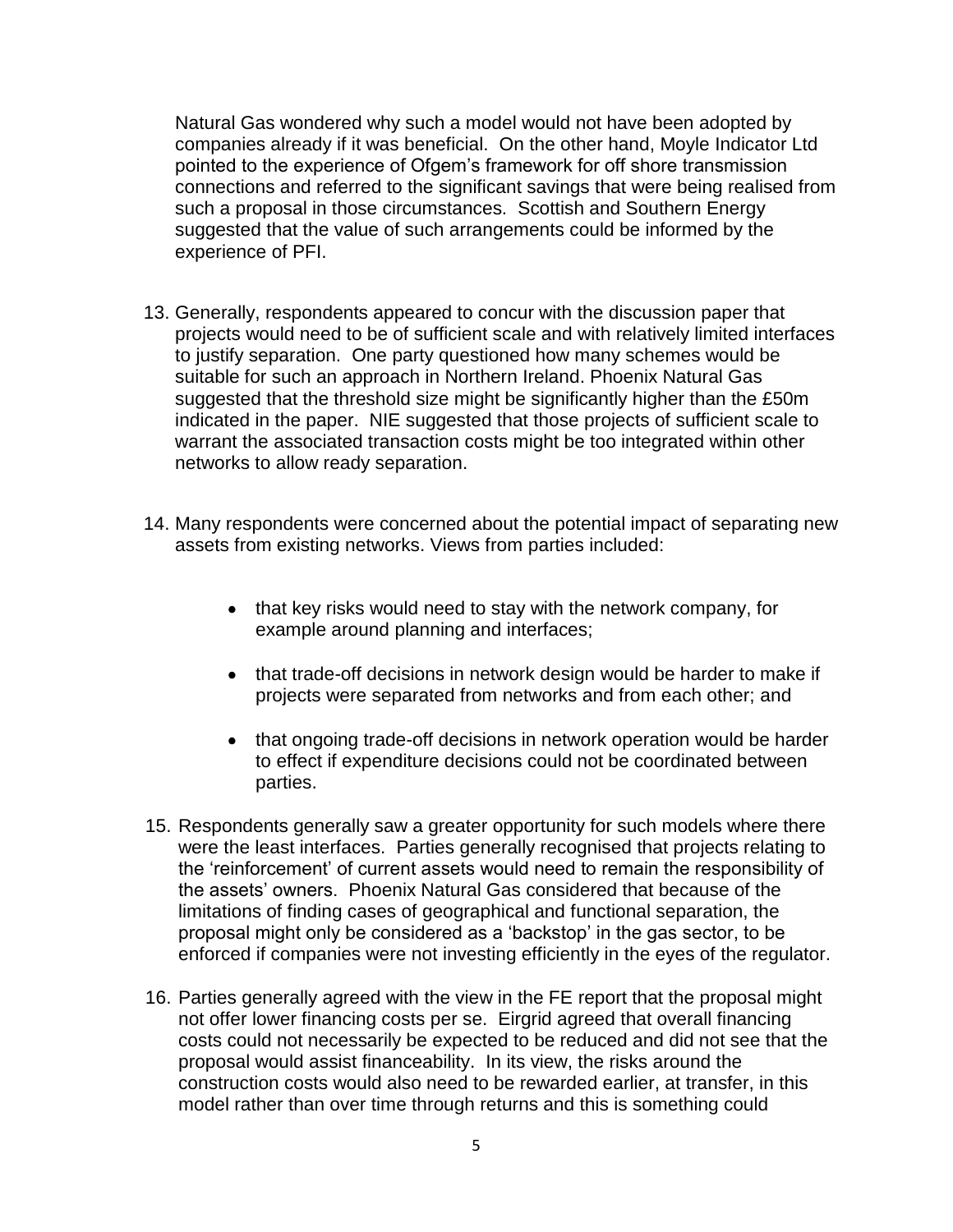increase the financing burden. Scottish and Southern Energy identified this issue too and noted that it would increase the financing burden for the 'capital recovery' business. Firmus considered that the proposal could deter investment through reducing regulatory clarity and stability.

17. In terms of practicability, Scottish and Southern Energy considered there to be significant issues around asset transfer and ensuring that the investments delivered the required performance. They also raised the possible need for a design authority and arbiter. Mutual Energy was concerned that the choice between 'transfer' and 'maintain' models should be made on a case-by-case basis and in the light of the risk of creating a 'patchwork' network of varied ownership and operational responsibilities. The Consumer Council considered that consumers would also need to be protected against costs emerging from the third parties' activities post completion and transfer.

#### *Alternative arrangements for financing historical investment*

- 18. Views on the FE suggestion that a portion of the RAB could be separated out, made subject to a more explicit guarantee from customers, and then be financed and paid for separately from ongoing network operation and development were sharply divided. The division was between long-term incumbents, who strongly rejected the idea and others, principally Mutual Energy, who saw merit in exploring the proposition more fully.
- 19. As noted above, the long-term incumbent networks started from the position that existing financing arrangements are efficient and that there is therefore no problem to solve. NIE and Phoenix Natural Gas noted that FE's ideas bear similarities to ideas that have been put forward by Professor Dieter Helm which have been widely rejected by the regulatory community.
- 20. Several of the incumbents did not believe it was feasible or desirable for customers to give more explicit underwriting to companies' RABs. They were particularly critical of any suggestion that the government could be expected to participate in the giving of any sort of guarantee given the current pressures on public finances, and historical reluctance to get involved in private-sector financing decisions.
- 21. They went on to note that absent a de-risking of the separated RAB any reduction in financing costs in one place would be offset by an increase in financing costs elsewhere, giving no net benefit to customers. Indeed, there was a view that customers could be worse off if financial re-engineering depleted the network operator's ability to manage and accommodate risk, if the creation of multiple companies created a lack of clarity about roles and responsibilities, or if the refinancing of existing debt resulted in transaction costs and a loss of efficiency incentives. Two respondents suggested that there was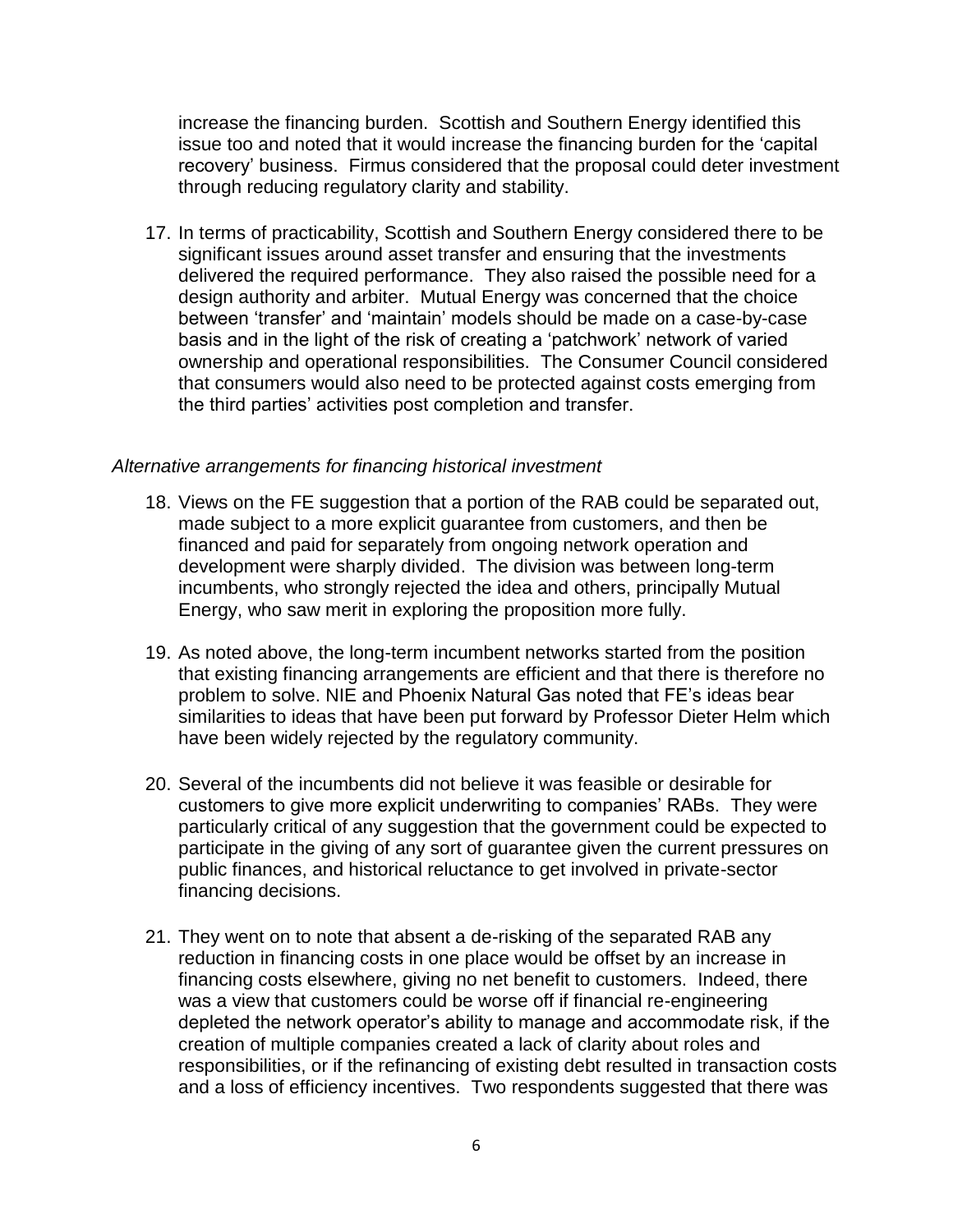an additional danger that a departure from standard international practice would raise the cost of capital in Northern Ireland.

- 22. Other respondents were less pessimistic. Mutual Energy and its subsidiary companies questioned whether markets fully appreciated the implicit guarantee that RABs currently carry. They noted that their experience showed that the transfer of risk away from lenders and on to customers can generate significant reductions in prices without obvious detriment to consumers' interests.
- 23. There was, though, recognition that a number of practical challenges would need to be overcome before any restructuring of industry finances could take place. These challenges included the need to convince lenders and rating agencies that risks had been reduced, the importance of avoiding any addition to public-sector borrowing requirements, and the challenge of managing industry fragmentation and new interfaces. Mutual Energy thought that none of these things would be insurmountable obstacles.

#### **Utility Regulator's Position**

- 24. We accept that after more than 20 year's experience that investors in the utility market have a good perception of the risks. That said, we would also take the view that financial markets do not always work perfectly and there remains the potential for investors to have misperceptions of risk and hence for the cost of capital to be unjustifiably high.
- 25. In the first instance therefore it is incumbent on the Utility Regulator to understand and provide adequate clarity on risks and how they are being shared between customers and companies. In this way we can help to ensure that the costs of capital adequately reflect those risks.
- 26. This reflects the stance we have proposed in chapter 7 (Risk and Uncertainty) in our recently published consultation, 'Network Price Controls: Proposals for a Cross-Utility Approach'. In this we propose that we would be informed by GB precedents when setting price controls. However in making assessments of the cost of capital and allowed revenues we would ensure that only where the risks facing our companies were similar to those in GB would we making similar cost of capital assessments to those in GB. If we considered greater risk mitigation appropriate in Northern Ireland (with consumers bearing more of the risk) this would be reflected in lower costs of capital and/or allowed revenues. We were firmly of the view that we would not allow companies to seek GB rates of return while allowing more generous levels of risk mitigation than those facing equivalent GB companies.